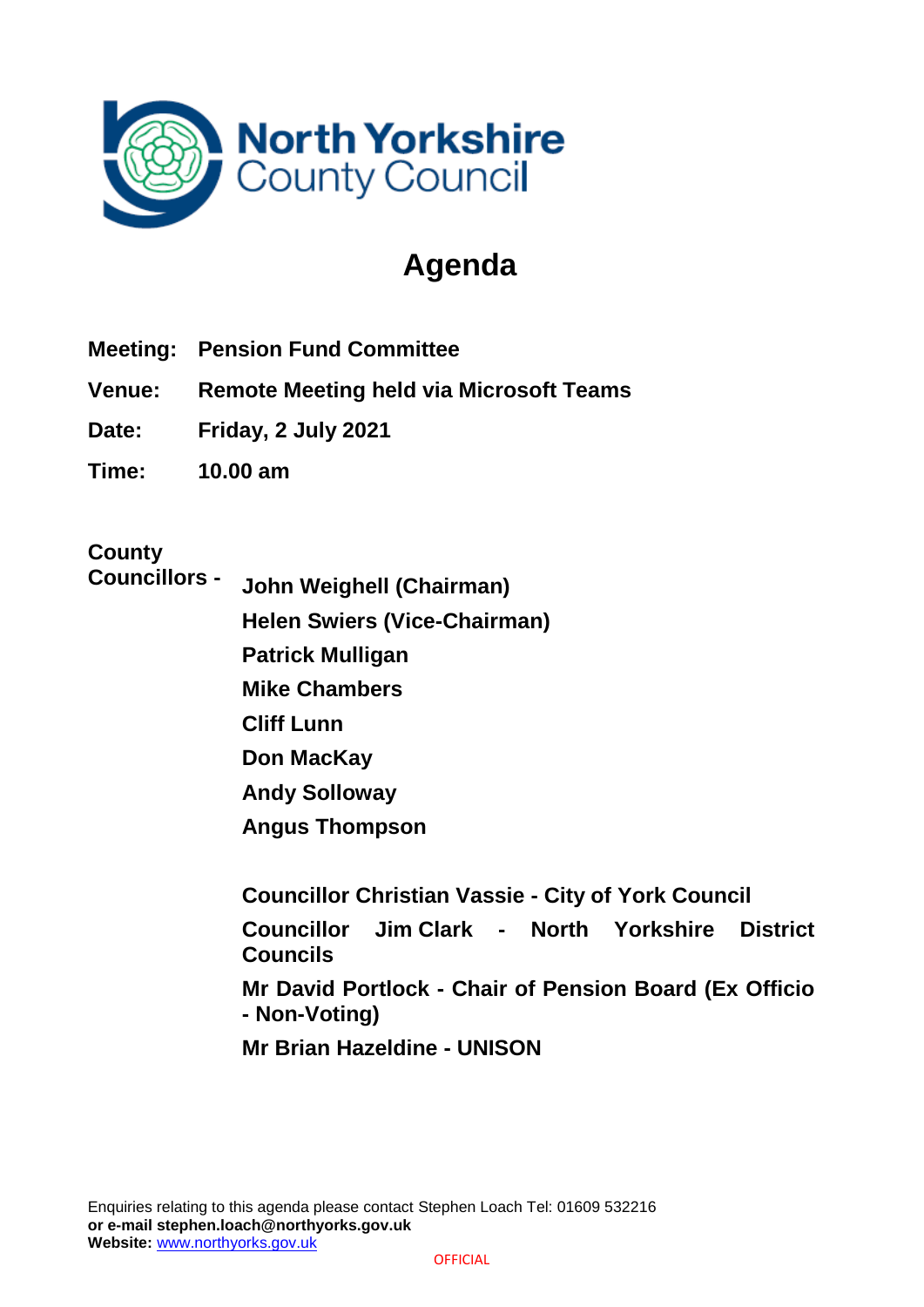Under his delegated decision making powers in the Officers' Delegation Scheme in the Council's Constitution, the Chief Executive Officer has power, in cases of emergency, to take any decision which could be taken by the Council, the Executive or a committee. Following on from the expiry of the Local Authorities and Police and Crime Panels (Coronavirus) (Flexibility of Local Authority and Police and Crime Panel Meetings) (England and Wales) Regulations 2020, which allowed for committee meetings to be held remotely, the County Council resolved at its meeting on 5 May 2021 that, for the present time, in light of the continuing Covid-19 pandemic circumstances, remote live-broadcast committee meetings should continue (as informal meetings of the Committee Members), with any formal decisions required being taken by the Chief Executive Officer under his emergency decision making powers and after consultation with other Officers and Members as appropriate and after taking into account any views of the relevant Committee Members. This approach will be reviewed by full Council at its July meeting.

The meeting will be available to view once the meeting commences, via the following link www.northyorks.gov.uk/livemeetings Recordings of previous live broadcast meetings are also available there.

### **Business**

#### **1. Welcome, introductions and apologies**

- **2. Exclusion of the Public and Press - To consider the exclusion of the public and press from the meeting during consideration of item 3, Confidential Minutes of the Meeting held on 4 June 2021 on the grounds that it involves the likely disclosure of exempt information as defined in paragraph 3 of Part 1 of Schedule 12A to the Local Government Act 1972 as amended by the Local Government (Access to information)(Variation) Order 2006.**
- **3. Minutes and confidential Minutes of the Committee Meeting held on 4 June 2021 (Pages 3 - 14)**

#### **4. Declarations of Interest**

#### **5. Public Questions or Statements**

Members of the public may ask questions or make statements at this meeting if they have given notice (including the text of the question/statement) to Steve Loach of Democratic Services (contact details at the foot of page 1 of the Agenda sheet) by midday on Tuesday 29th June 2021. Each speaker should limit themselves to 3 minutes on any item. Members of the public who have given notice will be invited to speak:-

at this point in the meeting if their questions/statements relate to matters which are not otherwise on the Agenda (subject to an overall time limit of 30 minutes);

• when the relevant Agenda item is being considered if they wish to speak on a matter which is on the Agenda for this meeting.

If you are exercising your right to speak at this meeting, but do not wish to be recorded, please inform the Chairman who will instruct those taking a recording to cease while you speak.

#### **6. Governance Arrangements and draft Statement of Final Accounts 2020/21 - Report of the Treasurer (Pages 15 - 220)**